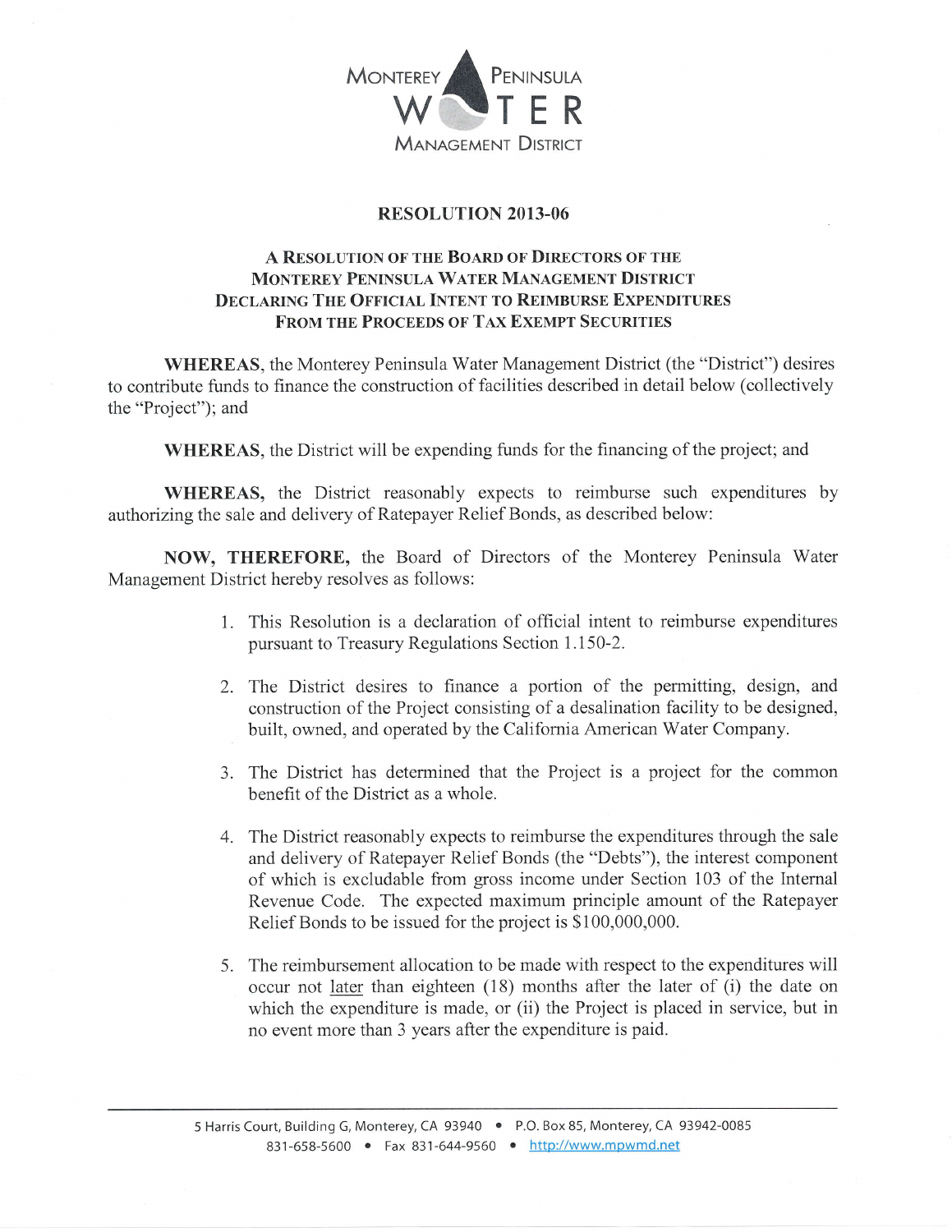Final MPWMD Resolution No. 2013-06 – Declaring the Official Intent to Reimburse Expenditures from the Proceeds of Tax Exempt Securities  $-$  Page 2 of 2

> 6. This Resolution expresses the District's expectations as of this date with respect to the financing of the construction and acquisition of the Project. Future events or extraordinary circumstances beyond the control of the District may result in the Project being financed in a manner other than as described in this Resolution, and nothing contained herein constitutes an irrevocable commitment by the District to issue the Ratepayer Relief Bonds.

On motion of Director Byme, and second by Director Brower, the foregoing resolution is duly adopted this 20th day of May 2013 by the following votes:

> AYES: Directors Brower, Byme, Lehman and Pendergrass AYES: Directors Brow<br>NAYS: Director Lewis ABSENT: Directors Markey and Potter

I, David J. Stoldt, Secretary to the Board of Directors of the Monterey Peninsula Water Management District, hereby certify that the foregoing is a resolution duly adopted on the  $20<sup>th</sup>$  day of May 2013.

Witness my hand and seal of the Board of Directors this  $\mathcal{E}_{\text{day of}}^{\text{max}}$  of  $\sqrt{\text{max}}_{2013}$ .

David J. Stoldt Secretary to the Board

U:\stafflResolutions\2O13\2013 06\FINAL2013 06.docx